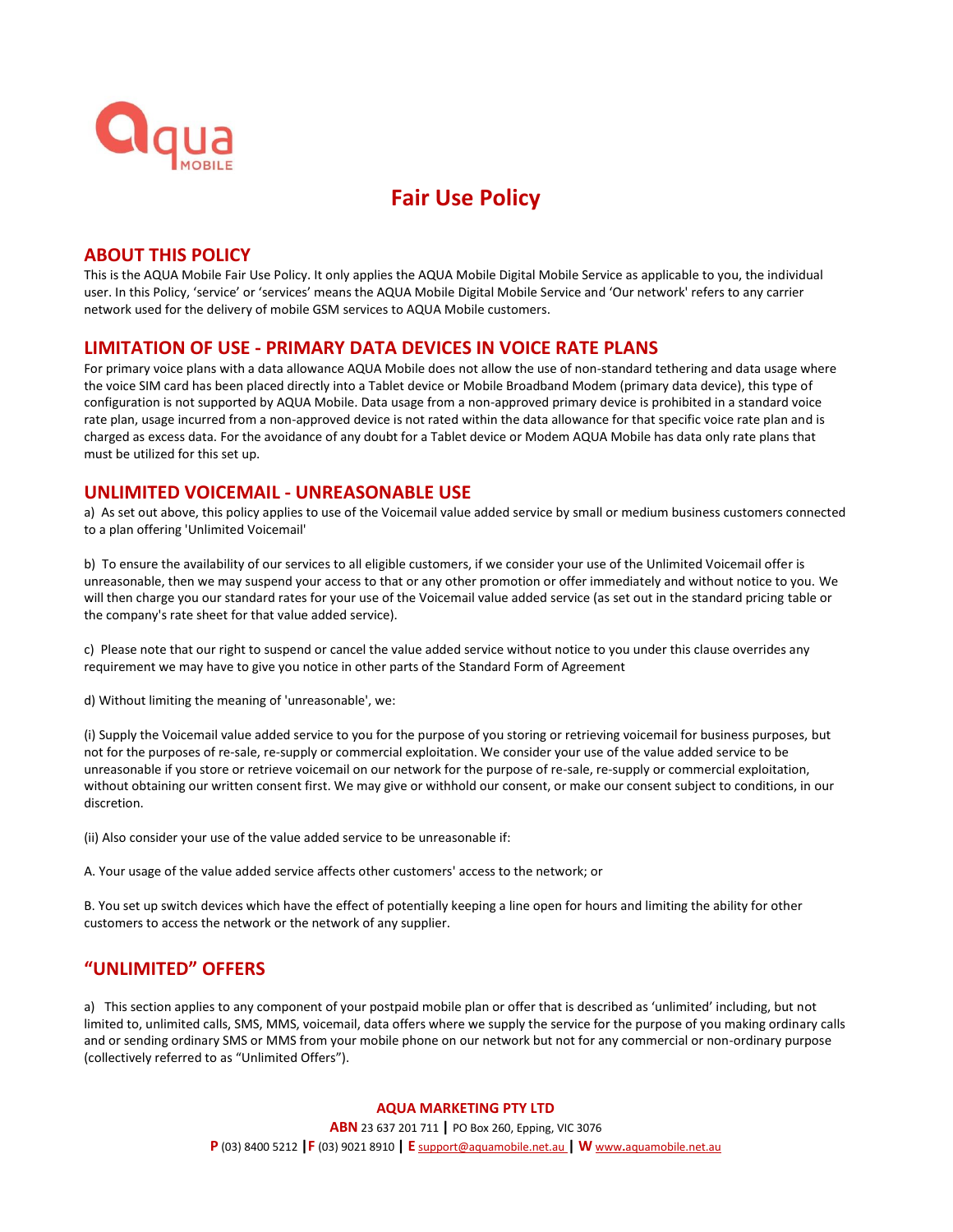b) Without limiting our rights under the agreement, where we consider your use of the Unlimited Offers is for a commercial or nonordinary purpose or your use of the Unlimited Offers does not comply with the terms of the offer then we may immediately and without notice to you suspend your access to the Unlimited Offers.

c) We may then charge you our standard rates for those activities that we have determined were made for a commercial or nonordinary purpose (as set out in the standard pricing table for the relevant service as at the date of the activity).

d) Please note that our right to suspend or cancel the service without notice to you under this clause overrides any requirement that we have to give you notices in other parts of the agreement, as applicable to you.

- e) Commercial or non-ordinary purpose includes, but is not limited to, the following activities:
- (i) running a telemarketing business, call center or any other similar business;

(ii) SIM boxing or using the service (including any AQUA Mobile SIM card) in connection with a device that switches or re-routes calls to or from our network or the network of any supplier;

- (iii) re-supplying or reselling the service;
- (iv) wholesale any service (including transit, refile or aggregate domestic or international traffic) on our network

## **YOUTUBE MOBILE USAGE**

#### a) **EXCESSIVE USE**

As set out above, this policy applies to all YouTube Mobile usage. To ensure the availability of our services to all eligible customers, if you are an excessive user of YouTube Mobile we may request that you reduce your use of YouTube Mobile. If excessive use of YouTube Mobile continues following this request, we may charge any excess usage at your peak digital mobile rate.

#### b) **UNREASONABLE USE**

In addition, and without limiting our rights under the agreement, where we consider your use of the YouTube Mobile service, data accessed within and from the YouTube Mobile service (excluding any Unlimited Offers), is unreasonable, then we may suspend your access to the YouTube Mobile service immediately and without notice to you. We will then charge you correspondingly as a result thereof.

Without limiting the meaning of 'unreasonable', in respect of:

(i) Unlimited YouTube Mobile service offers for AQUA Mobile customers:

· We supply the service for the purpose of you to access the service, on our network for your own personal use and not for any commercial purpose.

· We consider your use of the service to be unreasonable if you are not using this service in accordance with this Fair Use Policy.

· We consider your use of the service to be unreasonable if you access the YouTube Mobile service for the purpose of re-sale, resupply or commercial exploitation, without obtaining our written consent first. We may give or withhold our consent, or make our consent subject to conditions, in our discretion.

### **VIDEO CALLING - EXCESSIVE USE**

a) As set out above, this policy applies to all Video Calling usage. To ensure the availability of our services to all eligible customers, if you are an excessive user of the Video Calling we may request that you reduce your use of this value added service feature. If excessive use of Video Calling continues following this request, we may suspend your access to this value added service feature. b) We consider 'excessive' use of Video Calling to be more than 500 video calls per month.

# **FLAT CHARGE ON CALLS - UNREASONABLE USE**

a) In addition, and without limiting our rights under the consumer terms, the SMB terms, the general terms, or the relevant service description, where we consider your use of a free time or flat charge offer is unreasonable, then we may: (i) Suspend your access to that or any other flat charge offer, or

(ii) Suspend or cancel the service or your access to a value added service feature, in each case immediately and without notice to you.

#### **AQUA MARKETING PTY LTD**

**ABN** 23 637 201 711 **|** PO Box 260, Epping, VIC 3076

**P** (03) 8400 5212 **|F** (03) 9021 8910 **| E** [support@aquamobile.net.au](mailto:support@aquamobile.net.au) **| W** www**.**[aquamobile.net.au](http://www.aquamobile.net.au/)